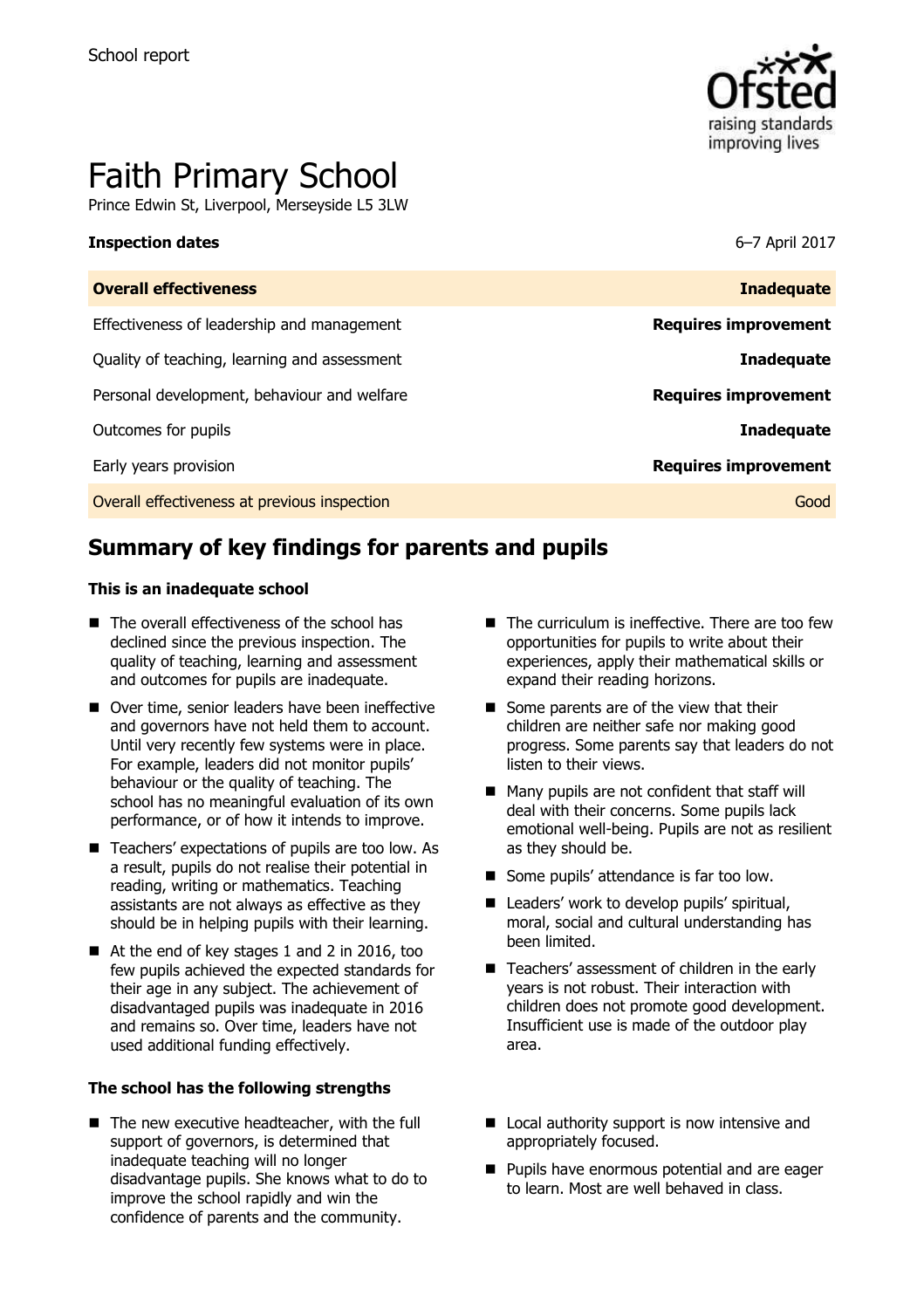

# **Full report**

In accordance with section 44(2) of the Education Act 2005, Her Majesty's Chief Inspector is of the opinion that this school requires significant improvement, because it is performing significantly less well than it might in all the circumstances reasonably be expected to perform.

### **What does the school need to do to improve further?**

- **I** Improve the quality of leadership and management, including governance, by:
	- making sure that governors hold senior leaders fully to account for their performance and effectiveness
	- listening to parents' views and acknowledging, and swiftly dealing with, their concerns
	- ensuring that all improvement plans, and the school's evaluations of its own performance, accurately indicate what the school needs to do to improve
	- setting teachers challenging performance targets and developing effective systems for monitoring the quality of teaching
	- formulating precise plans for allocating additional funding to raise standards for disadvantaged pupils, and making sure that such plans are available on the school's website
	- devising a broad and balanced curriculum which allocates appropriate time to developing pupils' reading, writing and mathematical skills
	- ensuring that new systems to monitor pupils' achievement and behaviour are fully implemented and adhered to by all staff
	- working with families to improve attendance
	- further developing pupils' spiritual, moral, social and cultural understanding and their appreciation of British values.
- Improve the quality of teaching and learning and raise levels of achievement across the school in reading, writing and mathematics by:
	- ensuring that teachers recognise pupils' potential and have the highest possible expectations of them
	- developing pupils' ability to apply their mathematical skills to practical problemsolving activities
	- making sure that teaching assistants are well deployed to boost pupils' progress
	- providing as many opportunities as possible for pupils to practise and refine their writing skills across the curriculum
	- ensuring that tasks and activities in class are tailored to the academic needs of pupils of different abilities, including disadvantaged pupils and the most able
	- developing pupils' appreciation of books and introducing them to different authors and writing styles
	- ensuring that additional activities, aiming to boost pupils' reading, writing and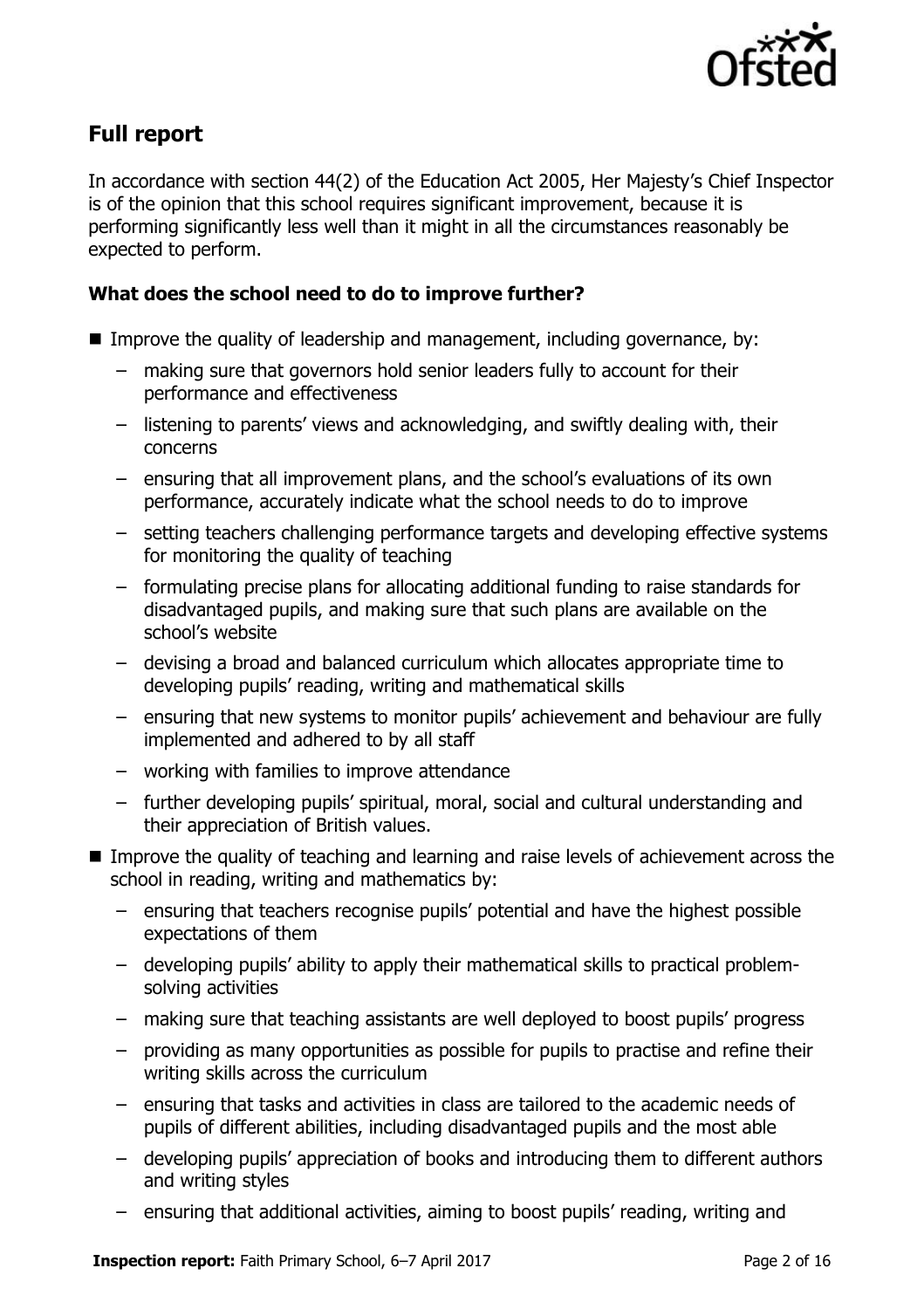

mathematical skills, are properly monitored and fully evaluated.

- **IMPROVE PUPILS' behaviour, personal development and welfare by:** 
	- encouraging pupils to take pride in the presentation of their work
	- fully addressing pupils' personal development and welfare needs, including their emotional well-being and resilience, as a matter of priority
	- developing pupils' respect and understanding of people from different cultural and religious backgrounds
	- enhancing pupils' confidence, so they are assured that they can report concerns and have them dealt with swiftly.
- Improve the effectiveness of the leadership and management of the early vears provision by:
	- ensuring that robust assessment procedures are in place and adhered to by all staff
	- fully utilising the outdoor learning and playing areas to enhance children's experiences and boost their performance
	- making sure that all adults interact effectively with children to ensure children's good progress.

An external review of governance should be undertaken to assess how this aspect of leadership and management may be improved.

An external review of the school's use of pupil premium funding should be undertaken to assess how this aspect of leadership and management may be improved.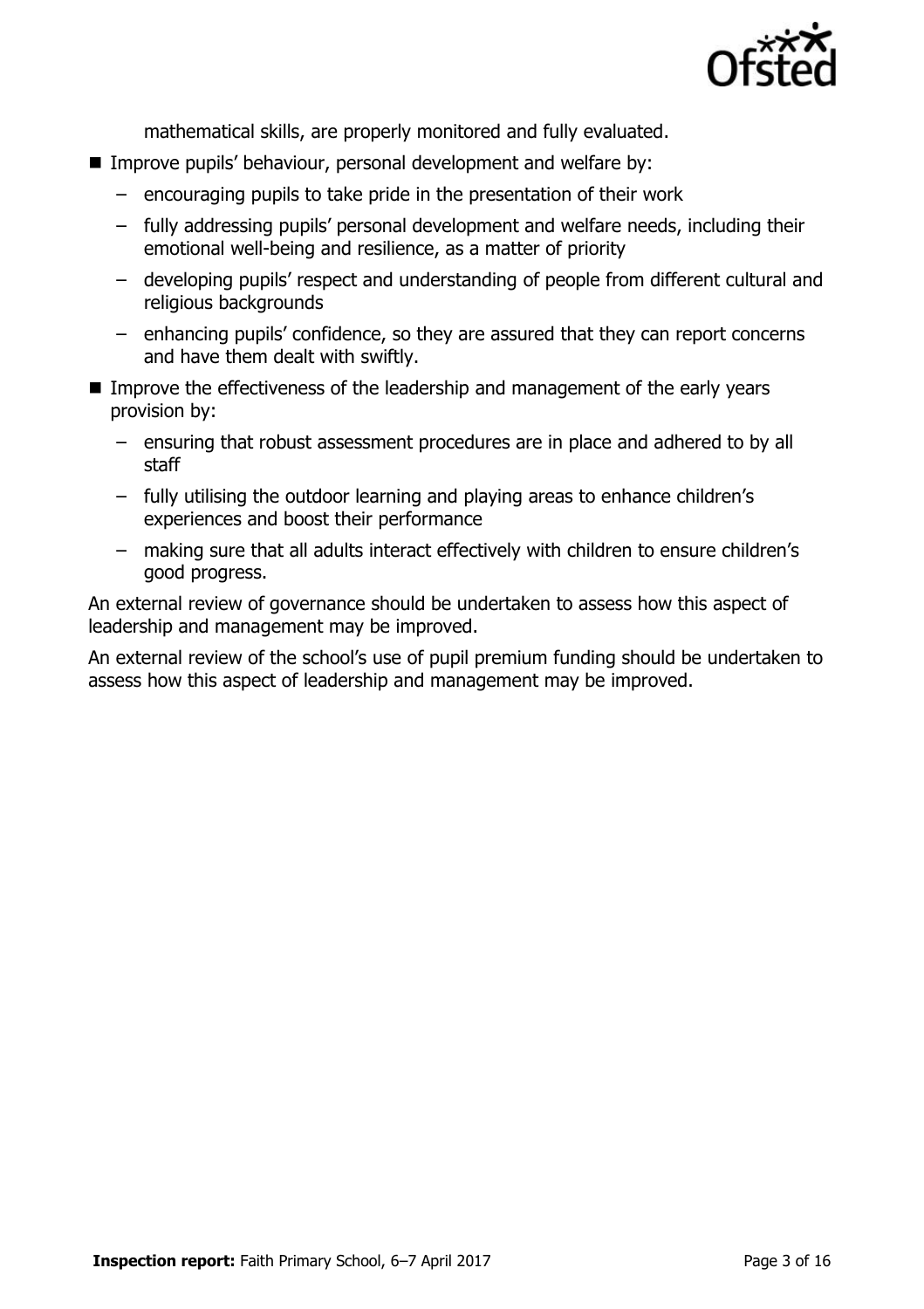

# **Inspection judgements**

#### **Effectiveness of leadership and management Requires improvement**

- Until recently, the leadership and management of the school, including governance, were inadequate. Leaders did not have the capacity to move the school forward following a decline in standards since the previous inspection.
- The school's decline culminated in standards which were significantly below average, and in the lowest 10% of schools, for almost all pupils, in reading, writing and mathematics at the end of Year 6 in 2016.
- The new executive headteacher, governors and senior leaders are beginning to make the required changes and improve the school's fortunes. However, there is still much to do. The school requires improvement in many areas and there are serious weaknesses still to be tackled.
- There were mixed responses from staff to the inspection questionnaire. For example, some said that training has helped to improve their practice. Others are of the view that the school has declined since the previous inspection. However, most recognise that the school is in a period of rapid change. They know it is too early to assess the impact of new initiatives, or the effectiveness of the new senior leadership team. Inspection evidence indicates that senior leaders have charted a clear course of action which is already having a positive effect.
- Currently the school does not have robust improvement plans in place. Plans that do exist, including for reading, writing and mathematics, are not precise and do not link clearly enough to raising standards. No plans outline clear measures of success. Middle leaders with subject responsibilities have not been effective in raising standards or improving the quality of teaching and learning in their respective areas. Senior leaders are now fully evaluating middle leaders' performance and establishing what needs to be done to accelerate pupils' progress.
- Performance management is weak. Historically, teachers have not been set realistic targets and have not been held accountable for pupils' performance. Similarly, systems for monitoring the quality of teaching are ineffective and do not support teachers in improving their practice.
- Plans for allocating additional funding to raise standards for disadvantaged pupils are not sufficiently detailed. They do not meet statutory expectations, which require leaders to indicate exactly how funding is spent and the extent to which it is diminishing differences between the performance of eligible pupils and other pupils nationally.
- Pupils' spiritual, moral, social and cultural understanding, and their appreciation of the culturally diverse nature of British society, are not as well developed as they should be. Pupils visit local museums, play various string, percussion and brass instruments, learn Spanish in key stage 2, engage in dance and drama activities and appreciate various faiths. However, occasions for them to celebrate the culturally diverse nature of British society and their school are restricted. In addition, few opportunities are available for pupils to engage in fundraising activities, or to take on responsibilities.
- Current leaders have recognised that the curriculum is not fit for purpose. It is neither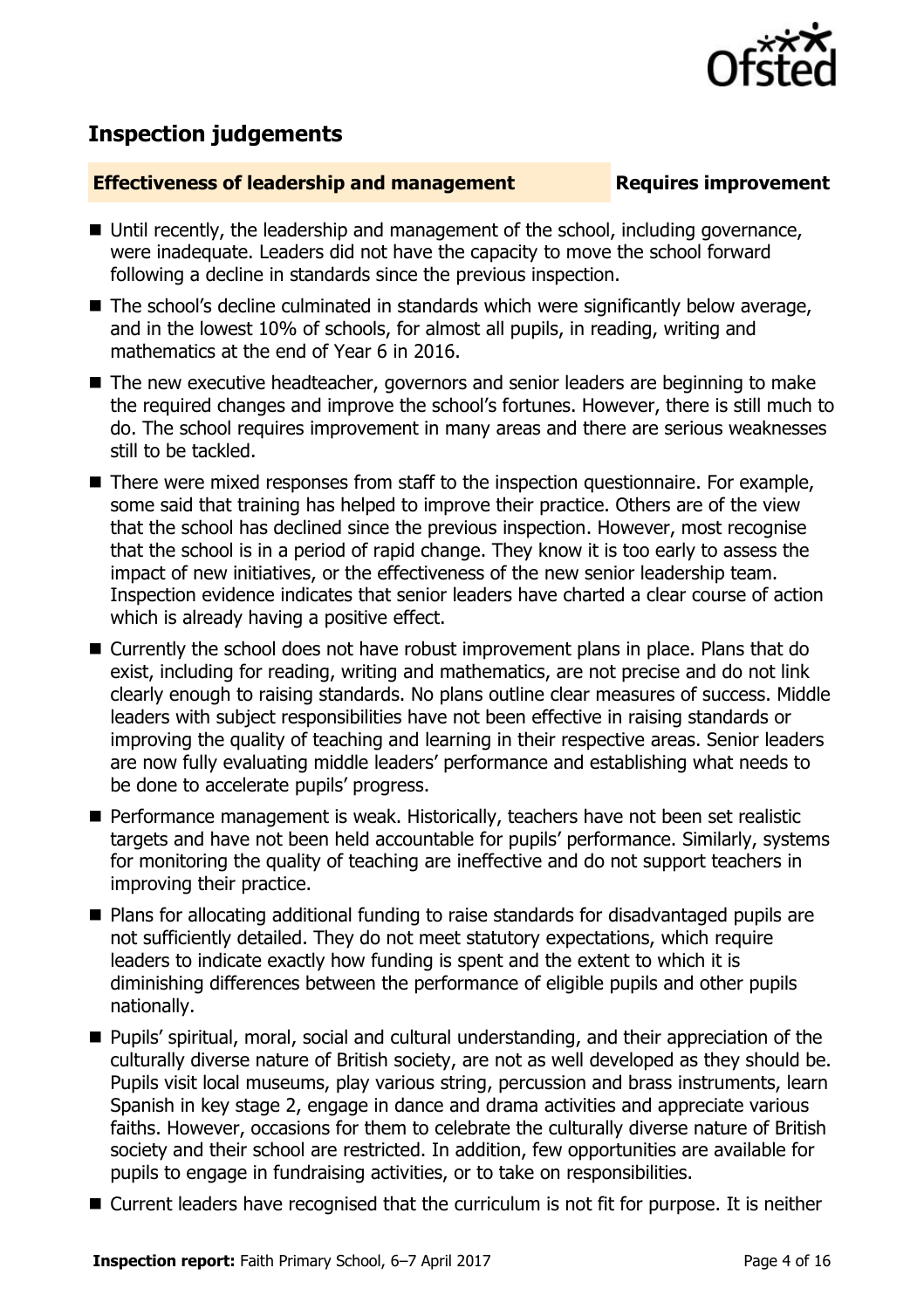

broad nor balanced. While there is a strong emphasis on developing pupils' skills and knowledge in music and the performing arts, and showcasing these talents in concerts, the time pupils spend covering other subjects is not helping them to become successful learners. This means that pupils do not gain a good enough grasp of the basic skills in reading, writing and mathematics. Poor phonics, grammar, punctuation and spelling skills hinder pupils' ability to write well enough in all subjects. . .

- Additional funding for sports in primary schools is effectively spent to provide training and development opportunities for staff and increase pupils' participation in various sports, including gymnastics, dance, basketball and lunchtime football.
- Funding for pupils who have special educational needs and/or disabilities is not used effectively. For example, arrangements for provision have been disjointed and the impact of various teaching activities to support pupils' skills development has not been systematically evaluated. Work with specialist partners is effective, including for pupils who are dual-registered and spend time in two specialist schools.
- Senior leaders recently enlisted the support of a specialist teacher to evaluate the school's inclusion provision. The evaluation focused on work with pupils who have special educational needs and/or disabilities, families and the community and initiatives aiming to improve attendance. An action plan was produced to help leaders improve this aspect of the school's work.
- New systems to monitor pupils' behaviour are now in place where previously there were none. Senior leaders aim to ensure that such systems are fully implemented and adhered to by all staff. Similarly, leaders are working to make sure that all staff consistently apply the school's behaviour and anti-bullying policies.
- The new executive headteacher knows exactly what to do to turn Faith Primary School around. She has an in-depth knowledge of the community and of how to improve schools.
- The new executive headteacher has a steely determination. With the support of governors, she is fully committed to ensuring that pupils are not disadvantaged by inadequate provision. Significant changes in staffing, school organisation and the structure of the building are being made. The long-term support of a highly skilled head of school, an experienced senior leadership team and various specialists is hastening these necessary changes.
- Much of the support currently being provided to the school has been brokered through the local authority. This is long term and will be sustained while senior leaders develop staff skills, make new appointments and tackle underperformance. In addition, local authority support has been available to improve English and mathematics and the quality of the early years provision.
- The school's website is not up to date and does not contain all necessary statutory information. Senor leaders are in the process of developing and launching a new website.

#### **Governance of the school**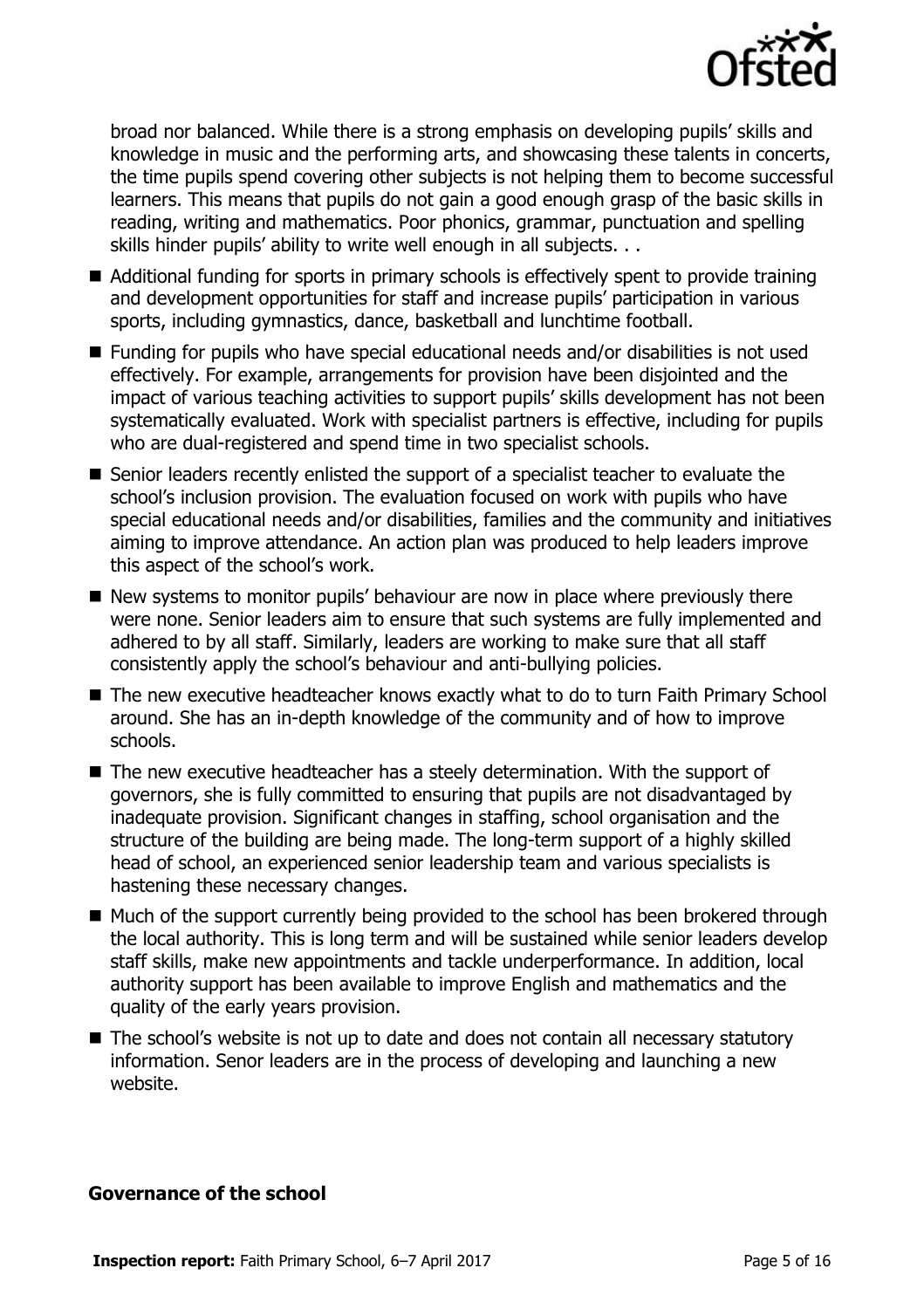

- Governors bring a wealth of experience and much-needed skills to their role. There is no question about their dedication to the school, or about their desire to ensure that pupils find their school experience fulfilling and productive. However, historically governors have not held senior leaders closely enough to account. For example, though governors had concerns about falling standards and questioned the quality of teaching, they did not press hard enough to reveal the full extent of the school's declining standards, particularly in key stage 2.
- Governors now have a comprehensive understanding of exactly how the school is functioning. They know that there is a long journey ahead and are committed to working closely with the new senior leadership team to bring about the rapid change necessary to reverse the school's fortunes.
- Governors know that standards are not good enough, especially for disadvantaged pupils. They are spending more time in school and stringently monitoring pupils' performance. Governors have made, and continue to make, difficult decisions in relation to staffing, to ensure that pupils have every chance to become confident and successful learners.
- Governors are trained well. They are familiar with school data and are fully conversant with safeguarding matters.

### **Safeguarding**

- The arrangements for safeguarding are now effective.
- Until recently safeguarding arrangements were not effective. For example, the school site was not secure and procedures for recording and monitoring safeguarding concerns were not kept up to date. However, senior leaders have taken swift action to make sure that all safeguarding requirements are now met, ensuring that pupils, staff and parents are safe when in school.
- Staff are trained well and have a good understanding of the government's latest guidance on safeguarding children. All staff who spoke with inspectors demonstrated a sound knowledge of the procedures that they should follow if a pupil presents an issue or concern.
- All appropriate checks are made on the suitability of staff to work with children. The school's single central record is up to date and contains all necessary statutory information.

### **Quality of teaching, learning and assessment Inadequate**

- Senior leaders have made changes in staffing recently and provide ongoing support and guidance to teachers. They are reviewing the quality of teaching and further changes are being made to overcome weaknesses. However, these changes have not yet resulted in strong enough teaching to ensure that pupils make the accelerated progress needed to make up for lost learning. Teaching results in poor progress and attainment which is inadequate over time.
- In this school, too many opportunities are missed to celebrate and exhibit pupils' work. Classrooms lack vibrancy. Generously sized, modern indoor and outdoor learning areas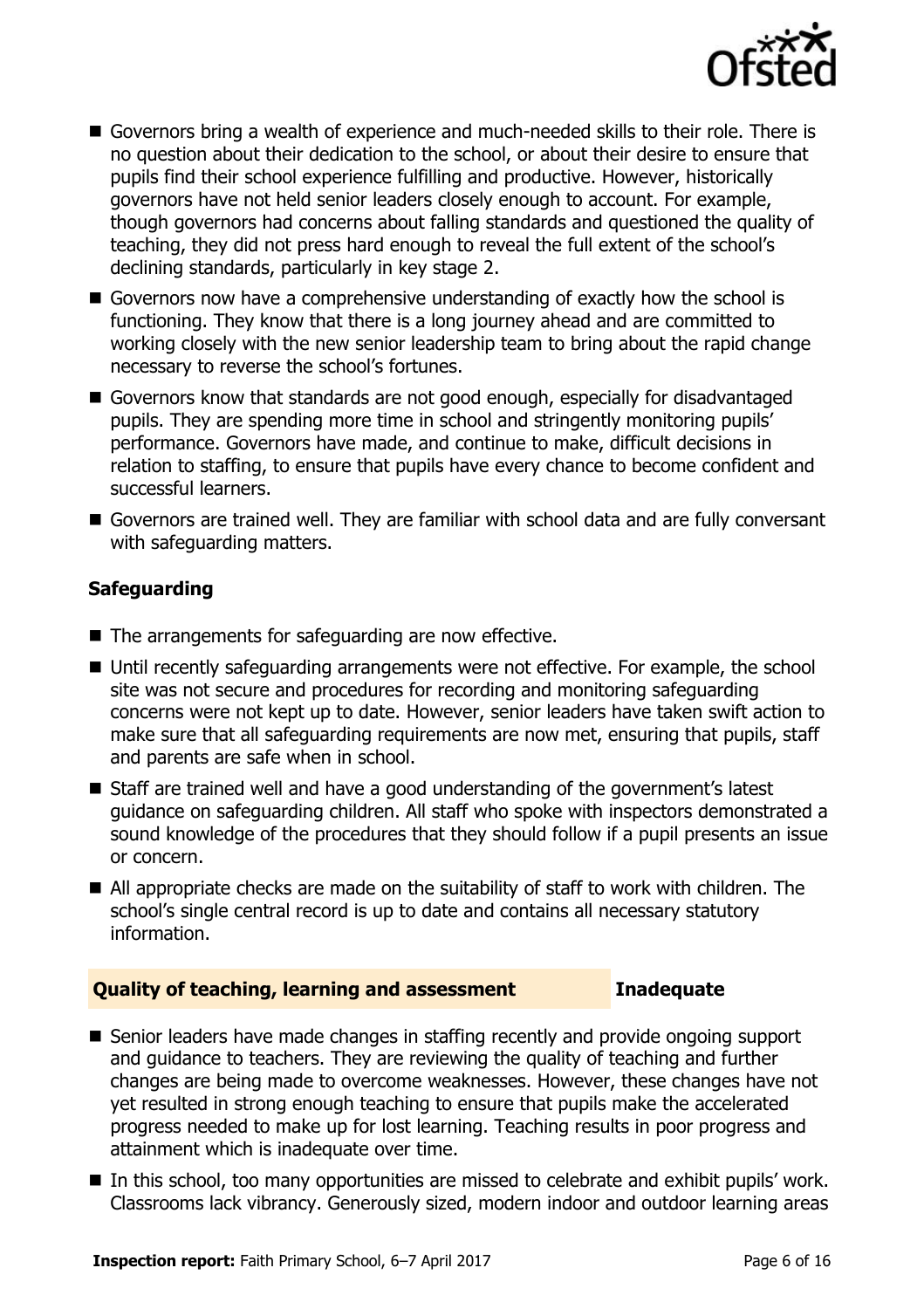

are not utilised to make learning interesting and bring the curriculum to life. Too few resources are available to stimulate pupils' interests. In classes, dictionaries and thesauruses are rarely seen. Few materials are available to help pupils with their calculations, measurements and fractions. In addition, little is available to fire pupils' imaginations and add depth and detail to their writing.

- Teachers do not always recognise the great potential that pupils have, neither do they have the highest possible expectations of pupils. In almost all observations made during the inspection, learning tasks and activities for pupils were similar, or the same, despite differences in age and prior attainment. The most able pupils are rarely challenged.
- Teachers do not consistently implement the school's assessment and feedback policy. This hampers pupils' progress as they do not have clear guidance on how to develop their skills.
- Too often, pupils who finish their work early, including the most able and disadvantaged pupils, wait for their teacher to tell them what to do next. Such practice prevents pupils from making the accelerated progress necessary to improve standards.
- **Pupils' books reveal the same lack of challenge observed in the classroom. For** example, teachers fail to deepen pupils' understanding in mathematics. While some calculations are more difficult than others, the methods pupils are required to use are the same. In addition, because problem-solving activities are limited, pupils' ability to apply their mathematical skills is weak.
- The deployment of teaching assistants is not as effective as it needs to be to enhance pupils' learning. Too often, teaching assistants help low-ability pupils, and those who have special educational needs and/or disabilities, with similar or the same work as their peers. As with their peers, these pupils are over-reliant on the support they receive and are not encouraged to think their ideas through and find things out for themselves.
- **Phonics teaching does not ensure that pupils develop the secure foundations necessary** for them to become confident and competent readers. Those pupils who read for inspectors did so with little or no intonation. Some had weak comprehension skills and summarised their books poorly.
- There are glimmers of hope and some effective teaching. Pupils clearly want to learn, are mostly on task and are eager to answer questions and talk about their learning. Pupils get on with their peers and enjoy sharing their ideas. Some have the confidence to read their written work out in class.
- Relationships between teachers and pupils are mostly good. On occasion, some staff do not fully engage with pupils, leaving them to their own devices. This sometimes results in errors in spelling, grammar and punctuation going unchecked.
- **Pupils made good progress in a key stage 1 English lesson. Pupils were asked to look** at two paragraphs and identify verbs, nouns and adjectives and indicate the tense of various parts of the text. The teacher checked pupils' learning throughout the lesson and praised pupils highly for their good work. At the end of the lesson, pupils were eager to answer questions and demonstrate what they had learned.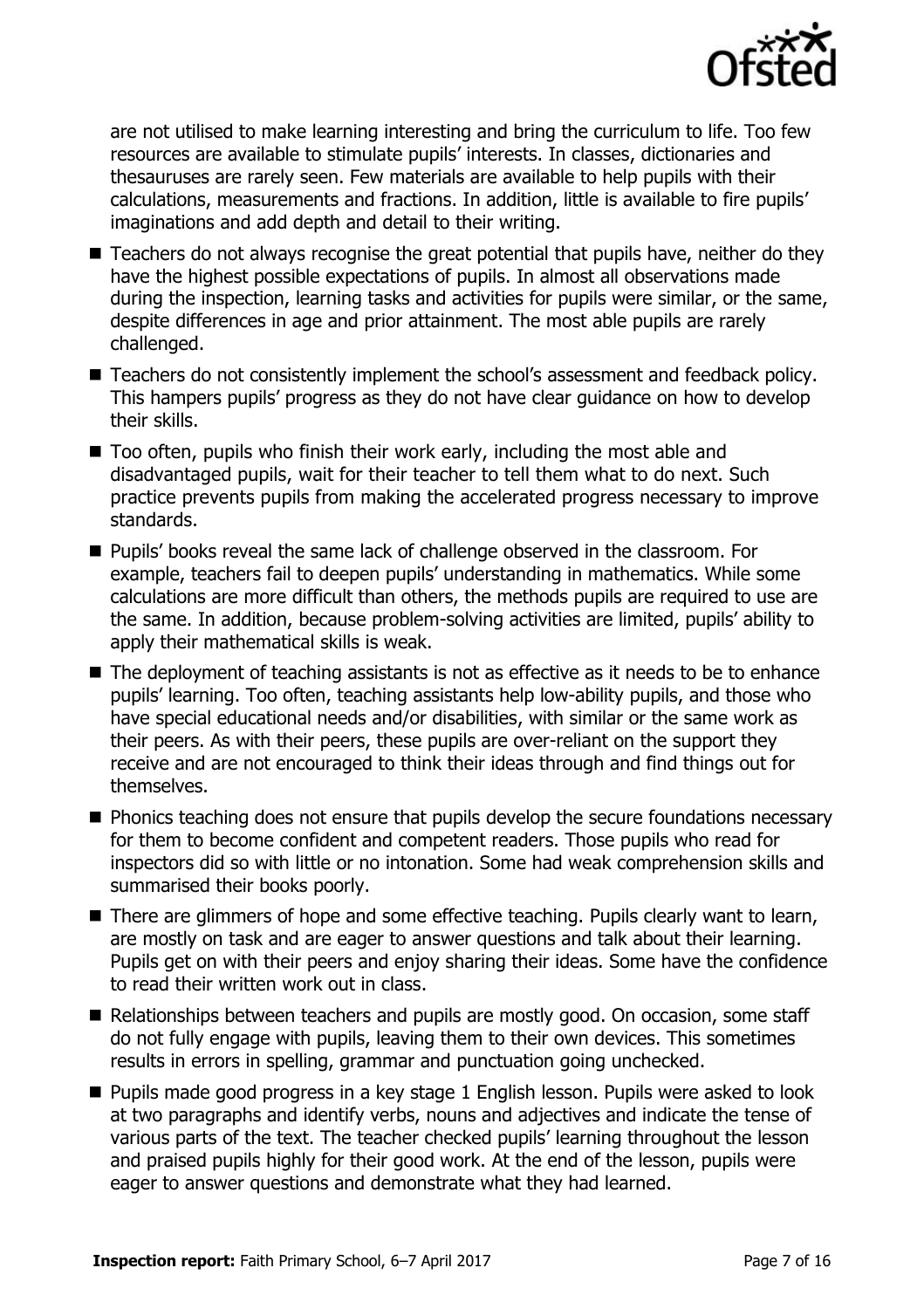

#### **Personal development, behaviour and welfare <b>Requires improvement**

#### **Personal development and welfare**

- The school's work to promote pupils' personal development and welfare requires improvement.
- **Pupils lack emotional well-being and resilience. They are equally not as confident as** they should be. This is because there are too few opportunities for them to try out new things, learn from their mistakes and take the lead in their learning. During the inspection, few pupils were observed working on their own and many were too reliant on adults' help and support.
- **Pupils generally take pride in their appearance. However, they are not always** encouraged to take pride in their work. As a result, some is poorly presented and incomplete.
- Very few opportunities are available for pupils to show that they are caring, capable citizens. For example, although there is a school council, members have not met for some time. Pupils are not as prepared for the next stage of their education as they need to be. This is because they have not been involved in decision-making and have been denied chances to show their resourcefulness.
- Though there have been recent developments, pupils' knowledge of the world beyond the school and local community is not as comprehensive as it should be. Despite increasing diversity within the school, pupils do not have a full appreciation of the culturally diverse nature of British society. Senior leaders understand this as an important aspect of pupils' development and are taking action to promote and celebrate diversity.
- Given the opportunity, pupils demonstrate their highly effective team-working skills. This was exemplified when pupils from Years 3 and 4, under the instruction of 'Army Andy', balanced across an obstacle course and worked collaboratively to make waterproof shelters. They showed their ability to solve problems, exhibited excellent leadership qualities and demonstrated their determination to succeed.
- During a discussion with pupils, several indicated that they have not always felt safe and said that they could not rely on staff to follow up their concerns.
- From a survey carried out by the school prior to this inspection, pupils indicated that, 'things have changed'. They are much clearer about what to do if they have a worry or concern and their confidence is growing. Pupils say that new locks, gates and the 'fobentry' system make them feel safe.
- A significant core of parents who spoke with inspectors, sent text messages during the inspection and completed Ofsted's online survey, Parent View, had concerns about their children's safety. Senior leaders are fully aware of such concerns and are making it a priority to reassure parents that their children are now safe.

#### **Behaviour**

The behaviour of pupils requires improvement. Pupils are of the view that some of their peers do not behave well, act disruptively and prevent others from learning. In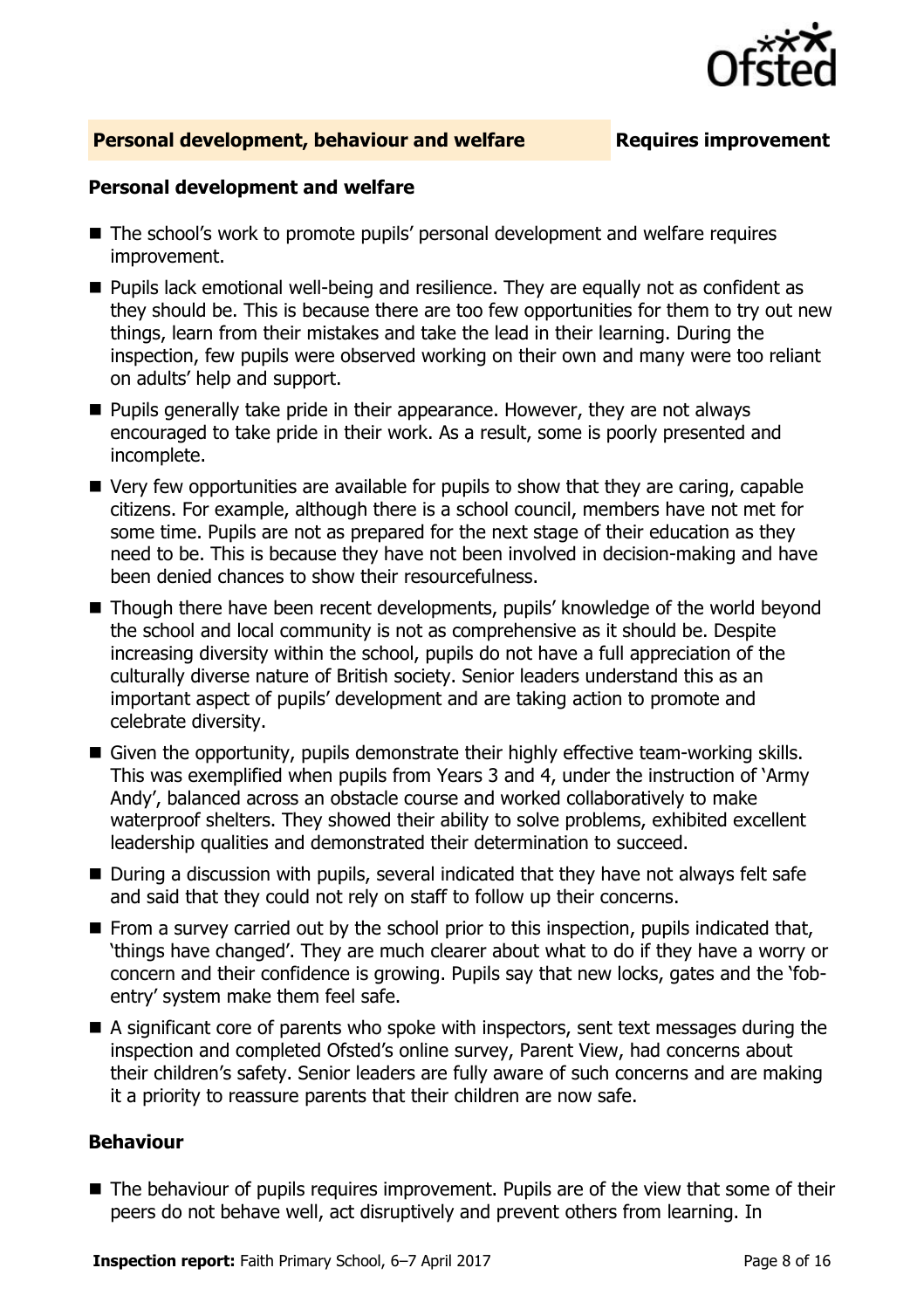

addition, they say that some pupils shout out, answer back and make inappropriate sounds in lessons.

- **Pupils say that bullying happens sometimes and is not always dealt with effectively or** at all. Some staff are of the view that pupils' behaviour is not always good and not dealt with consistently well.
- A recent survey of behaviour management revealed that teachers used different systems to address behaviour issues across the school. Pupils are confused and do not know exactly what school rules apply. However, they acknowledge that the school is getting better under the leadership of the new executive headteacher.
- **Previously no systems were in place to monitor pupils' behaviour. As a result, it is not** clear how good pupils' behaviour has been over time. However, comments from pupils, parents, staff and inspection evidence indicate that behaviour requires improvement.
- A comprehensive system for monitoring behaviour is now in place. Senior leaders considered pupils' and other stakeholders' views when developing it. Exclusions have had to be made where behaviour has been unacceptable. This corresponds with a 'spike' in entries in the new school log, now levelling off, as senior leaders make sure that new rules are implemented and enforced.
- **Pupils know what racism and homophobic bullying are and say that both have** happened in the school. Senior leaders have a zero tolerance to any form of discrimination. They are committed to carrying out their responsibilities under the 2010 Equality Act, including those relating challenging prejudice and discrimination.
- There have been improvements in pupils' attendance this year. Most pupils attend school regularly. However, overall attendance is below average. The school is working closely with a small group of families to get across the message that good attendance is essential for their children to achieve well.
- Pupils know about internet safety. All of them agree that 'you should not respond to nasty text messages' and should always have social networking accounts on the highest privacy settings. Senior leaders are planning a programme to further emphasise internet safety for pupils, to be rolled out to parents.

### **Outcomes for pupils Inadequate**

- Standards attained by pupils in 2016, at the end of both key stages 1 and 2, were significantly below average in reading, writing and mathematics. In addition, standards were poor in grammar, punctuation, spelling and science at the end of key stage 2.
- Hardly any pupils attained the higher levels, or greater depth, in any subject at the end of either key stage 1 or 2. A very small proportion of pupils attained the higher levels in mathematics. Most pupils at the end of key stage 1, and almost all pupils at the end of key stage 2, were disadvantaged. In 2016, their attainment and progress was inadequate.
- **Pupils' poor performance in national tests represents a three-vear decline in standards** since the previous inspection. The school's most recent assessment information, March 2017, indicates that in all classes between 20% and 66% of pupils are making slower progress than they should be making in reading, writing and mathematics. Pupils'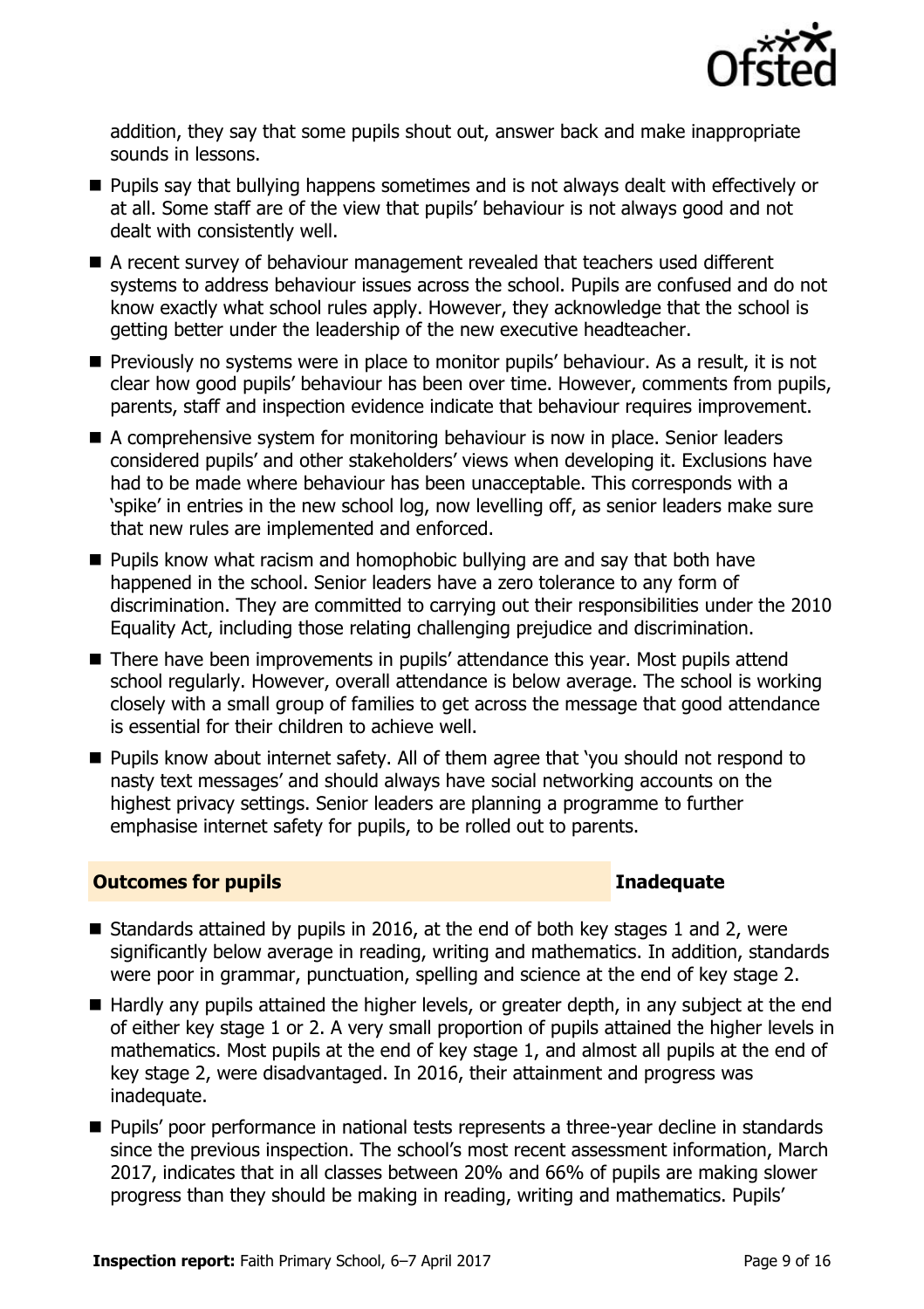

progress in Years 2 and 6 is especially weak.

- Current pupils continue to underachieve in relation to their abilities because of wide gaps in their learning. In addition, the quality of teaching is variable and not strong enough to provide the boost necessary to accelerate standards. As a result, outcomes for pupils remain inadequate.
- There has been a three-year decline in the proportion of pupils meeting the expected standard in the national phonics screening check at the end of Year 1. The proportion of boys and disadvantaged pupils secure at the check was especially low. An average proportion of girls was secure at the end of Year 2.
- At the end of key stage 2 in 2016, progress in writing was significantly below average, and in the lowest 10% of all schools, overall and for the middle-ability pupils. Currently progress in writing is poor across the school, with between 33% and 66% of pupils making less progress than they are capable of in this subject. Pupils' books reveal very few examples of extended writing, or of writing for different purposes. In addition, too few opportunities are available for pupils to practise and refine their writing skills across the curriculum.
- At the end of key stage 2 in 2016, progress in mathematics was significantly below average. During the inspection, some effective mathematics teaching was observed. However, pupils are rarely challenged in their work, or given opportunities to apply their skills. Fewer than half of all pupils in the current Year 6 are making the progress they are capable of in mathematics.
- At the end of Year 6 in 2016, disadvantaged pupils made inadequate progress in all subjects. Their attainment in spelling and science was below average. Disadvantaged pupils' attainment in grammar and punctuation was below average. None attained the higher levels. Currently, the attainment of these pupils is inadequate in some year groups. Pupils are not reaching the standards expected for their age and differences between their progress and that of other pupils nationally are diminishing too slowly.
- **Provision for pupils who have special educational needs and/or disabilities is not** supporting them well enough to ensure that they make the progress of which they are capable. The standards pupils attained in reading, writing and mathematics at the end of Year 6 in 2016 were not good enough.
- $\blacksquare$  In some classes pupils' progress is improving. However, very few are making the progress of which they are capable. In national tests in 2016, at the end of both key stages 1 and 2, very few pupils reached the higher levels, and this remains the case. This is because, too often, teachers do not have high enough expectations of pupils and do not provide them with challenging activities to extend their learning and enhance their understanding in reading, writing and mathematics.

### **Early years provision**

■ The proportion of pupils attaining a good level of development has improved each vear for the last three years, 2016 seeing the highest proportion. However, a well below average proportion of boys, most of the cohort, attained a good level of development.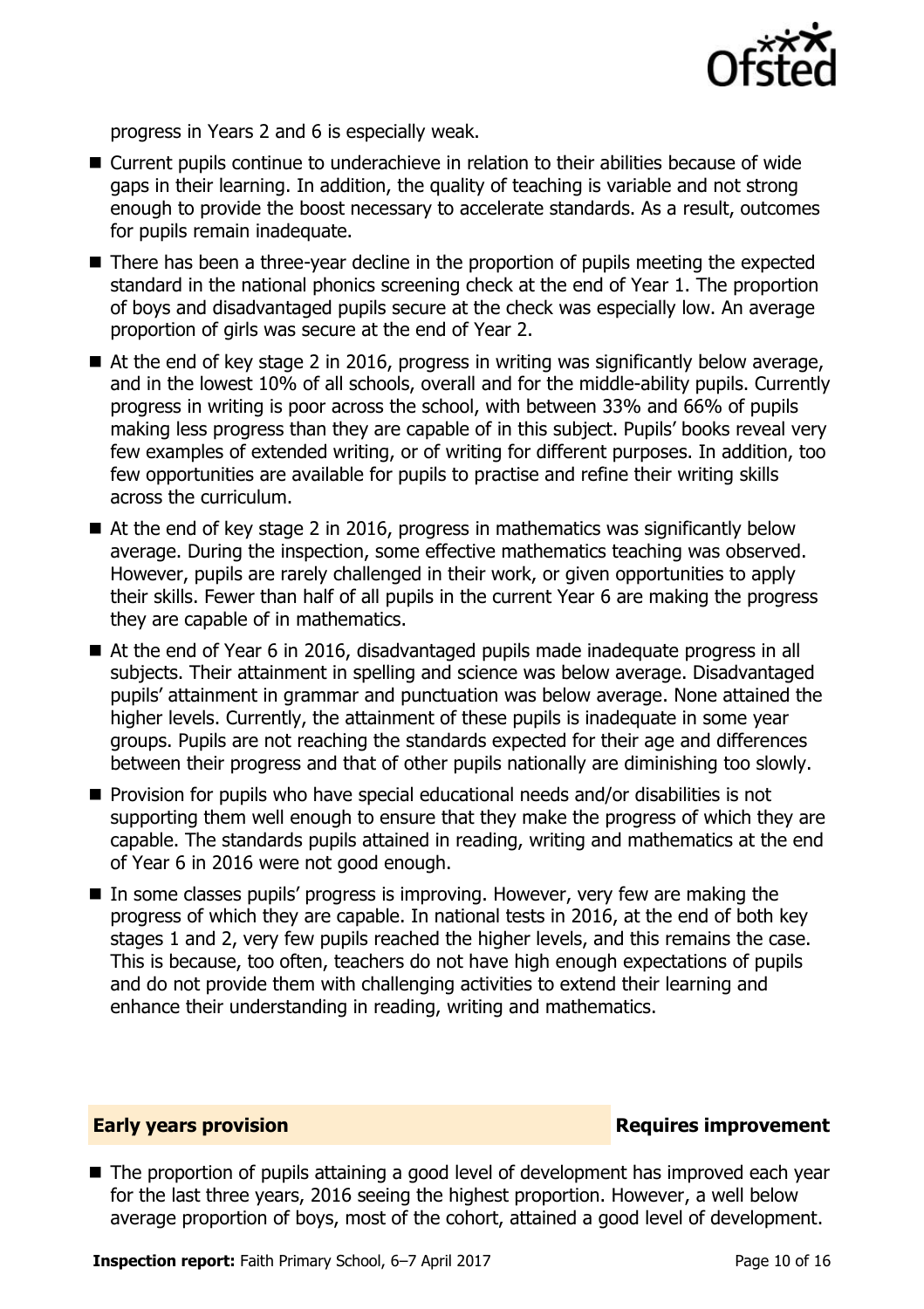

Almost all girls attained a good level of development. Just over half of all children entered Year 1 with the skills and abilities necessary for the next phase of their learning.

- The leadership and management of the early years provision requires improvement because the quality of teaching and adult interactions with children is variable and procedures for assessing how well pupils are performing are not as well developed as they should be. In addition, outdoor learning and play provision is not utilised effectively enough to ensure that children make good progress in all areas of learning. As a result, not all children are making the good progress of which they are capable.
- The school's tracking system shows that around a third of children are already meeting the early learning goals. Senior leaders expect this proportion to rise and for a similar proportion to that in 2016 to attain a good level of development by the end of the Reception Year.
- The early years leader is fully aware of what needs to be done for provision to be good. She is starting to evaluate outdoor provision and acknowledges that some staff need support to improve. The leader welcomes guidance from the local authority to improve techniques to observe children's learning and assess the progress they are making.
- In the last 12 months, children's attainment on entry has improved. Parents' expectations of their children are high, including the increasing number of parents with children who speak English as an additional language. However, most children enter the Nursery class with skills and abilities below those expected for their age in most areas of learning.
- Staff are caring and develop strong bonds with children. Sometimes opportunities to capitalise on children's interests are missed and children are not always encouraged to pursue activities that they find engaging.
- Children's behaviour is generally good. Children work together cooperatively and spontaneously, especially the most able and those of middle ability. Children enjoy learning independently while outdoors and they work well together to order numbers and keep score while playing ball games.
- Indoors, children are familiar with the snack routine and help themselves to milk and fruit while enjoying socialising with friends and joining in with singing. Children like reading stories, dressing up as different characters and engaging in role-play activities.
- Interactions between staff and children are most effective when children's interests are stimulated. This was the case in the Reception class when children were encouraged to alter the direction of a chute and describe what happened to the speed of the ball as it travelled at different angles.
- Nursery children's learning journeys (workbooks) contain sufficient records of children's achievements. However, not all the skills that children secure, which they demonstrated during the inspection, are captured and recorded by staff. In the Reception class children's writing, topic and phonics books, there is clearer evidence of children's progress, especially in writing.
- Staff are trained well in areas such as paediatric first aid and safeguarding. The muchimproved safeguarding procedures applied in key stages 1 and 2 are adhered to in the early years. All risk assessments are in place, helping to ensure that children are safe.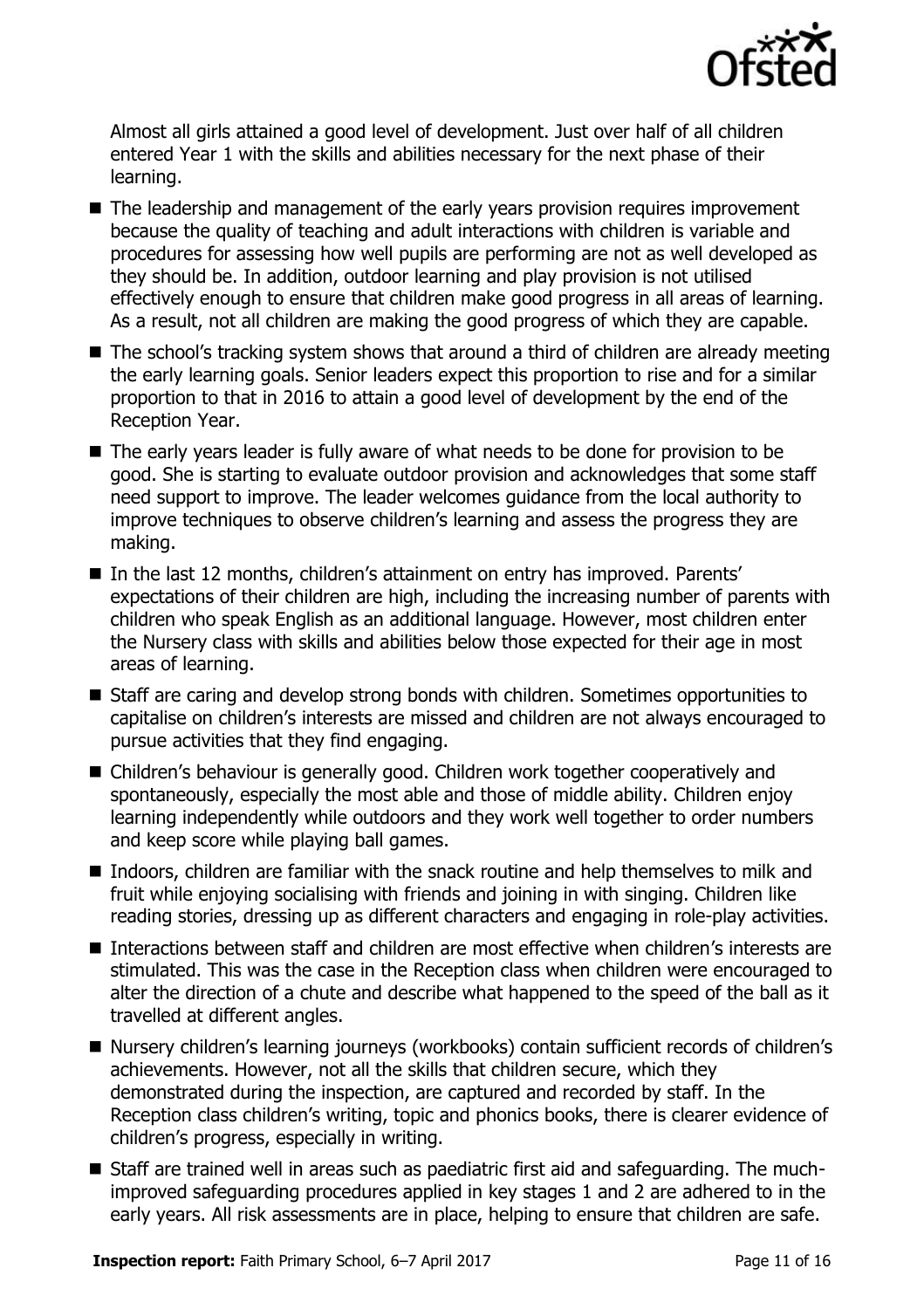

Children's attendance is exceptionally high.

**Parents of children in both the Nursery and Reception classes are very positive about** their children's learning experience. They are of the view that their children are safe and progressing well. Inspection evidence indicates that children's progress would be better with consistently good teaching and stronger adult–child interactions.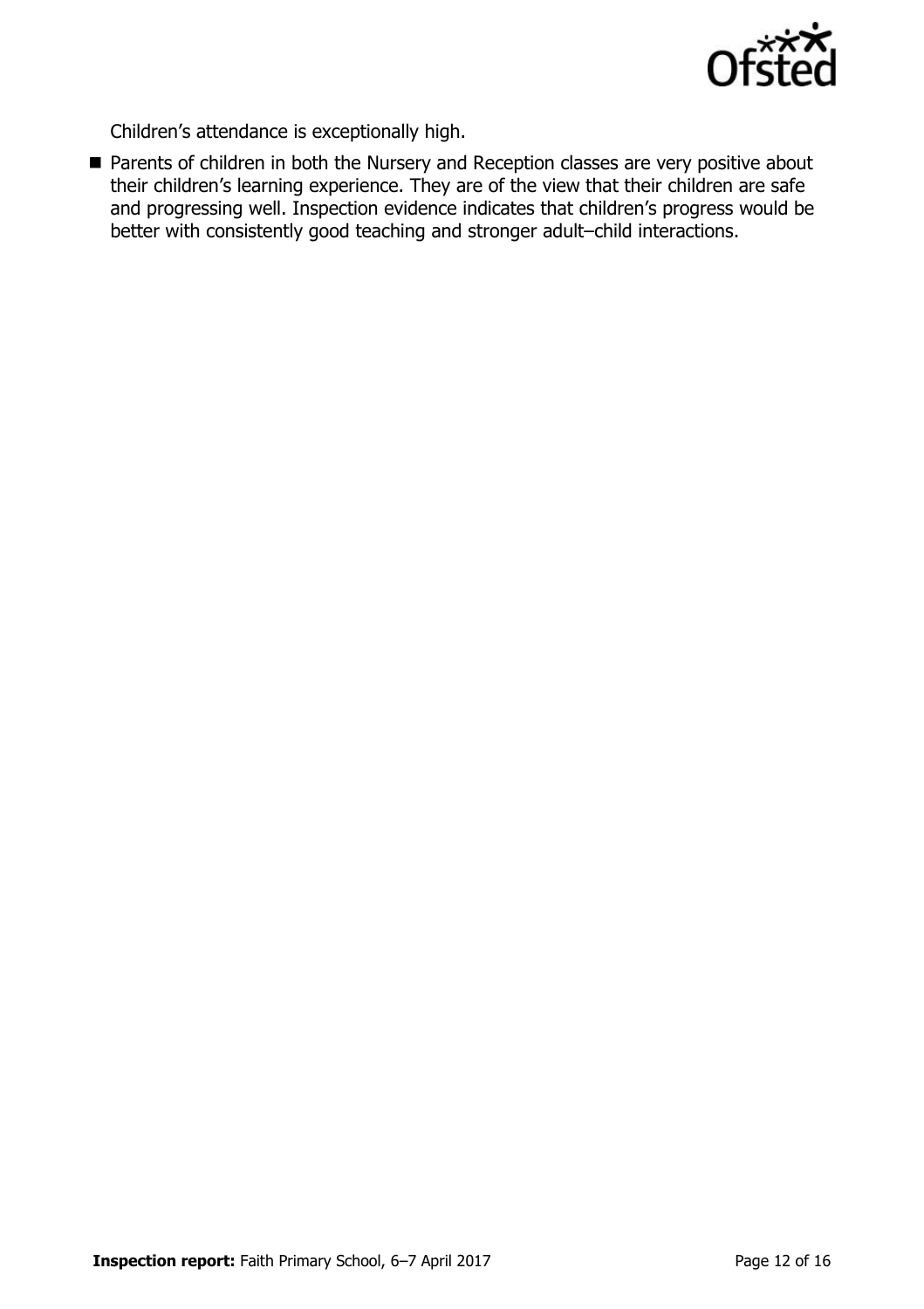

# **School details**

| Unique reference number | 134723    |
|-------------------------|-----------|
| Local authority         | Liverpool |
| Inspection number       | 10024303  |

This inspection was carried out under section 8 of the Education Act 2005. The inspection was also deemed a section 5 inspection under the same Act.

| Type of school                      | Primary                     |
|-------------------------------------|-----------------------------|
| School category                     | Voluntary aided             |
| Age range of pupils                 | 3 to 11                     |
| <b>Gender of pupils</b>             | Mixed                       |
| Number of pupils on the school roll | 204                         |
| Appropriate authority               | The governing body          |
| Chair                               | Erica Hedley                |
| <b>Executive Headteacher</b>        | <b>Nadine Carroll</b>       |
| Telephone number                    | 0151 233 5092               |
| Website                             | www.faithprimary.co.uk      |
| <b>Email address</b>                | ao@faithprimaryschool.co.uk |
| Date of previous inspection         | 8-9 July 2013               |

### **Information about this school**

- The school does not meet requirements on the publication of specified information on its website. For example, the website does not clearly indicate how the pupil premium funding will be used to remove barriers to learning for eligible pupils and no information is available on governors' business interests or work with other schools. At the time of the inspection, the new senior leadership team was in the process of closing the school's current website down and developing a new one.
- An executive headteacher is currently leading the school. This is a long-term arrangement, made by the local authority. An interim head of school, sourced by the local authority, will take up her position, and work alongside the executive headteacher and colleagues from the local authority at the start of the summer term.
- Since the previous inspection, there have been many staffing changes. Several teachers have been employed, including recently qualified teachers and two newly qualified teachers. The governing body has been reorganised to include five new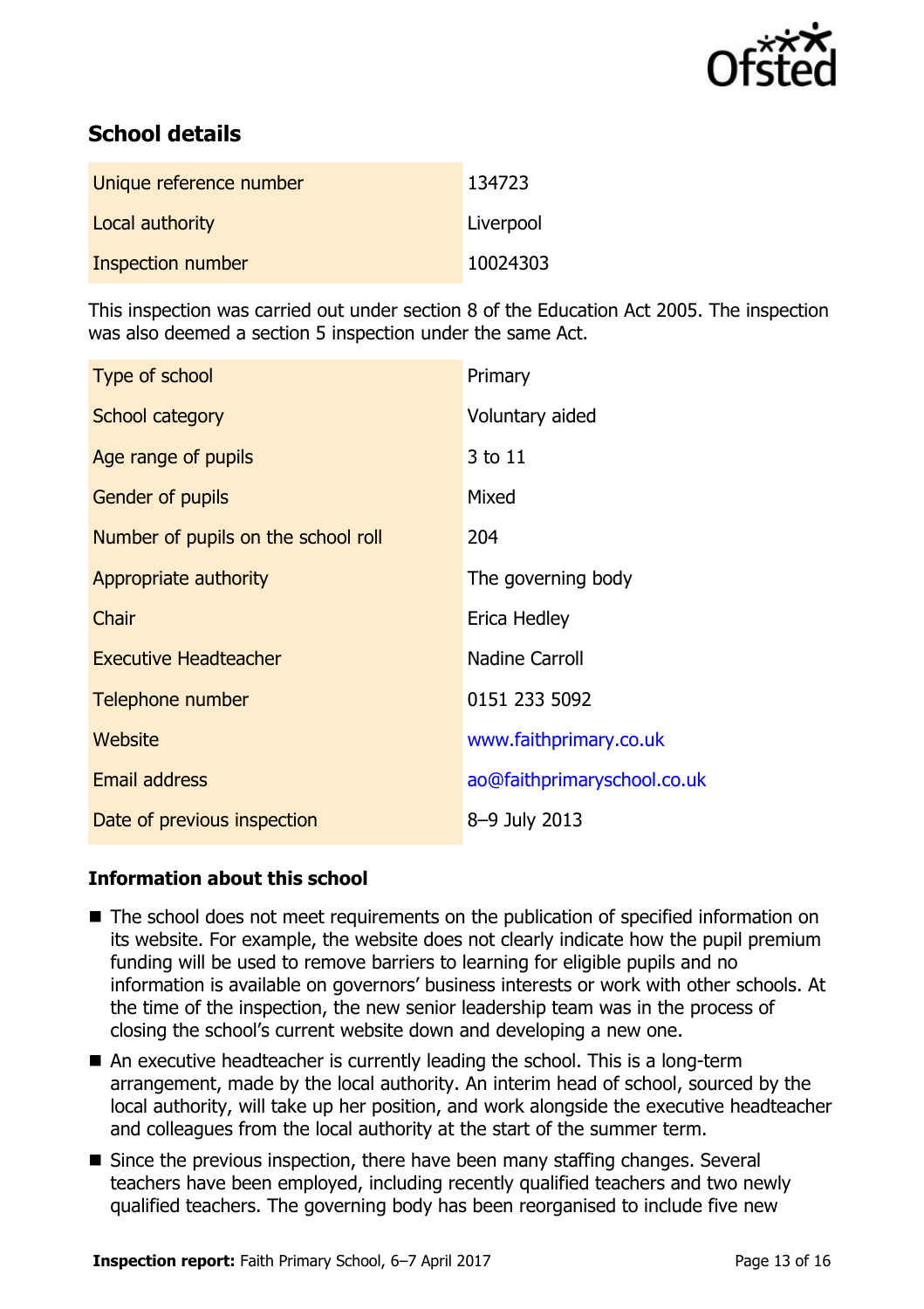

governors, including parent and foundation governors.

- The school is a smaller than average-sized primary school. More than half of all pupils are disadvantaged and in receipt of support paid for by the pupil premium funding.
- A below-average, but rapidly increasing, proportion of pupils are from minority ethnic groups. Few speak English as an additional language.
- The proportion of pupils who have special educational needs and/or disabilities is well above average. The proportion of pupils who have education, health and care plans or a statement of special educational needs is below average.
- Children in the early years are taught on a part-time and full-time basis in the Nursery class. Children are taught full time in the Reception class.
- $\blacksquare$  The school runs a breakfast club. This is managed by the governing body and was evaluated as part of this inspection.
- During the inspection, most pupils from Years 4 and 5 were on a residential visit, as were some pupils from Year 6.
- A small number of pupils who have special educational needs and/or disabilities are dual registered at two specialist schools, Abbots Lea and Hope Primary Schools. The special educational needs coordinator regularly visits these schools. Daily checks are made on attendance.
- The government's floor standards do not apply to this school because of the small number of pupils that were assessed at the end of key stage 2 in 2016.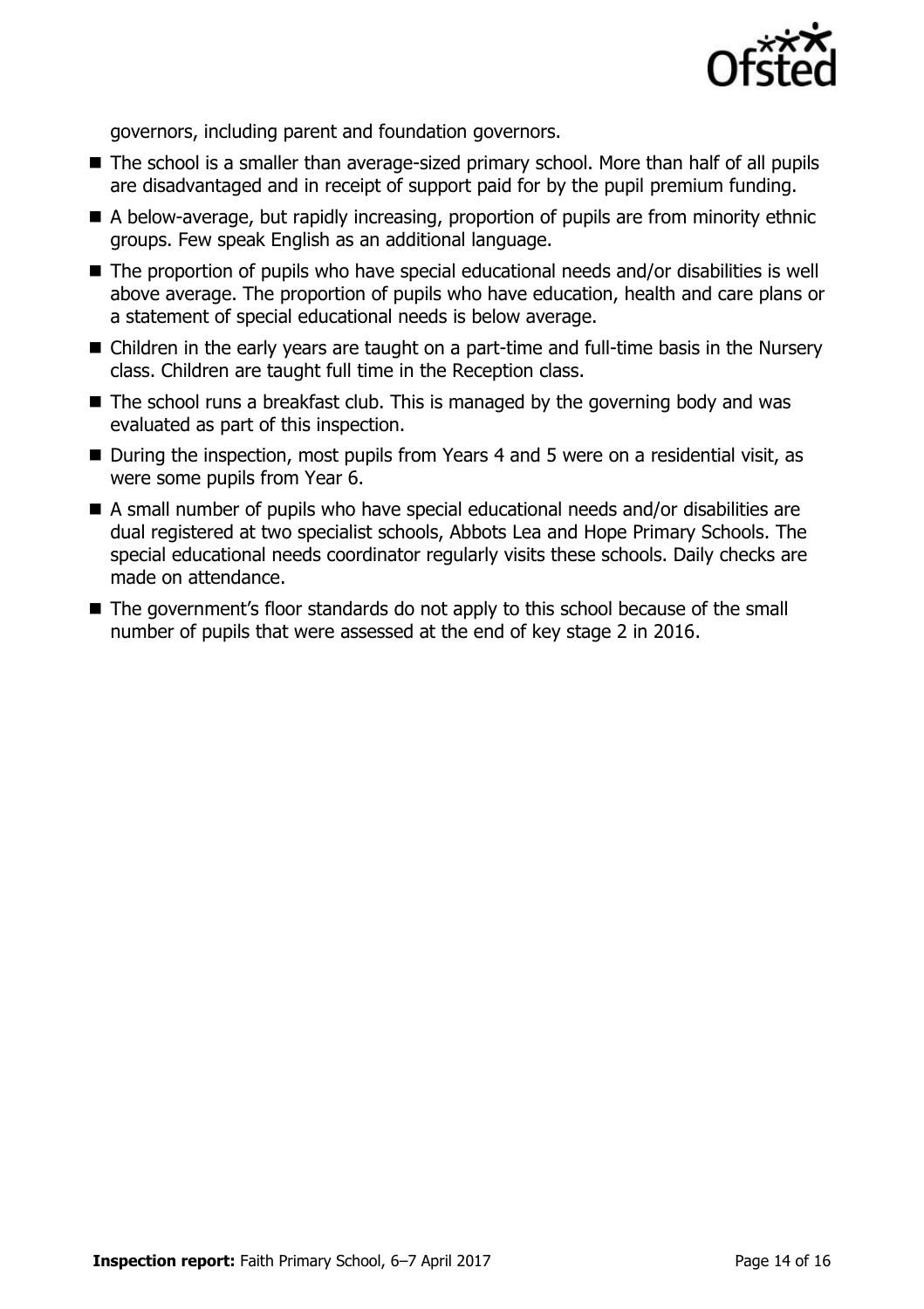

# **Information about this inspection**

- Inspectors listened to pupils read and held discussions with pupils from across the school. Pupils' work in books was scrutinised in class and separately with senior leaders.
- Inspectors read nine free-text responses submitted by parents and met parents informally at the beginning of the school day. Inspectors also considered 10 responses to Ofsted's online survey, Parent View, as well as 10 questionnaires completed by staff during the inspection. Inspectors considered 64 questionnaires completed by pupils, as well as the school's own surveys of the views of pupils, parents and staff.
- A meeting was held with seven governors, including the chair of the governing body. Meetings were held with senior leaders, including those responsible for English, mathematics and the early years provision. Meetings were also held with the executive headteacher and interim head of school.
- $\blacksquare$  Meetings were also held with staff responsible for English, those managing provision for pupils who have special educational needs and/or disabilities, the early years leader and the learning mentor.
- Discussions took place with two representatives from School Improvement Liverpool, the local authority, one of whom is seconded to the school. Additional meetings were held with the deputy headteacher from the supporting school and the inclusion manager from Phoenix Primary School.
- Inspectors examined a range of documents. These included development plans for English and mathematics, staff performance reviews, reports from external bodies, such as the local authority, recent records of pupils' attendance and behaviour, recent information about pupils' progress and safeguarding documentation.

#### **Inspection team**

| Lenford White, lead inspector | Ofsted Inspector        |
|-------------------------------|-------------------------|
| Margot D'Arcy                 | Ofsted Inspector        |
| <b>Tina Cleugh</b>            | <b>Ofsted Inspector</b> |